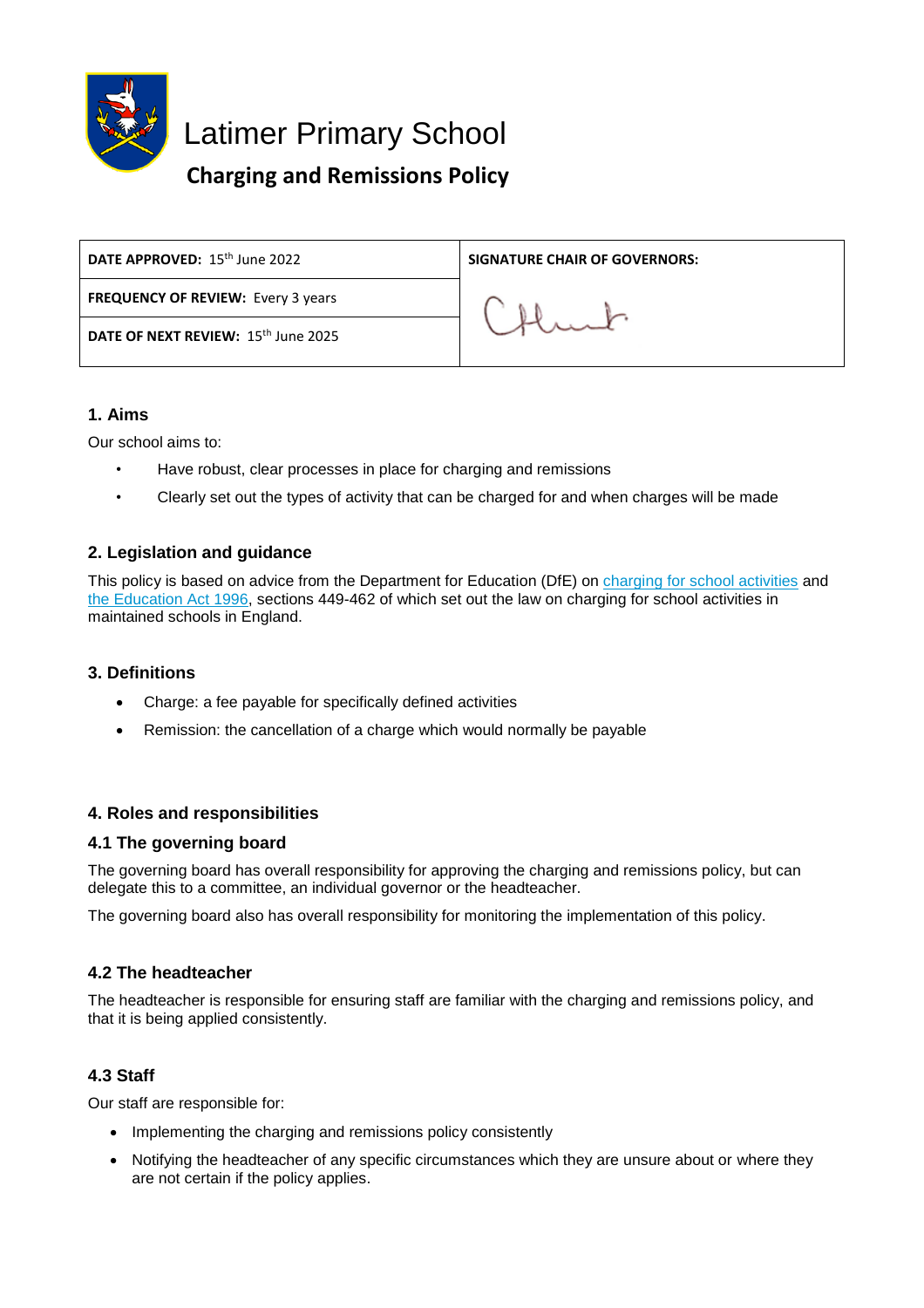The senior leadership team will provide staff with appropriate training in relation to this policy and its implementation.

# **4.4 Parents**

Parents are expected to notify staff or the headteacher of any concerns or queries regarding the charging and remissions policy.

## **5. Where charges cannot be made**

Below we set out **what the school cannot charge for**:

## **5.1 Education**

- Admission applications
- Education provided during school hours (including the supply of any materials, books, instruments or other equipment)
- Education provided outside school hours if it is part of:
	- o The national curriculum
	- $\circ$  A syllabus for a prescribed public examination that the pupil is being prepared for at the school
	- o Religious education
- Instrumental or vocal tuition, for pupils learning individually or in groups, unless the tuition is provided at the request of the pupil's parent
- Entry for a prescribed public examination if the pupil has been prepared for it at the school
- Examination re-sit(s) if the pupil is being prepared for the re-sit(s) at the school

# **5.2 Transport**

- Transporting registered pupils to or from the school premises, where the local authority has a statutory obligation to provide transport
- Transporting registered pupils to other premises where the governing board or local authority has arranged for pupils to be educated
- Transport that enables a pupil to meet an examination requirement when he or she has been prepared for that examination at the school
- Transport provided in connection with an educational visit

# **5.3 Residential visits**

- Education provided on any visit that takes place during school hours
- Education provided on any visit that takes place outside school hours if it is part of:
	- o The national curriculum
	- $\circ$  A syllabus for a prescribed public examination that the pupil is being prepared for at the school
	- o Religious education
- Supply teachers to cover for those teachers who are absent from school accompanying pupils on a residential visit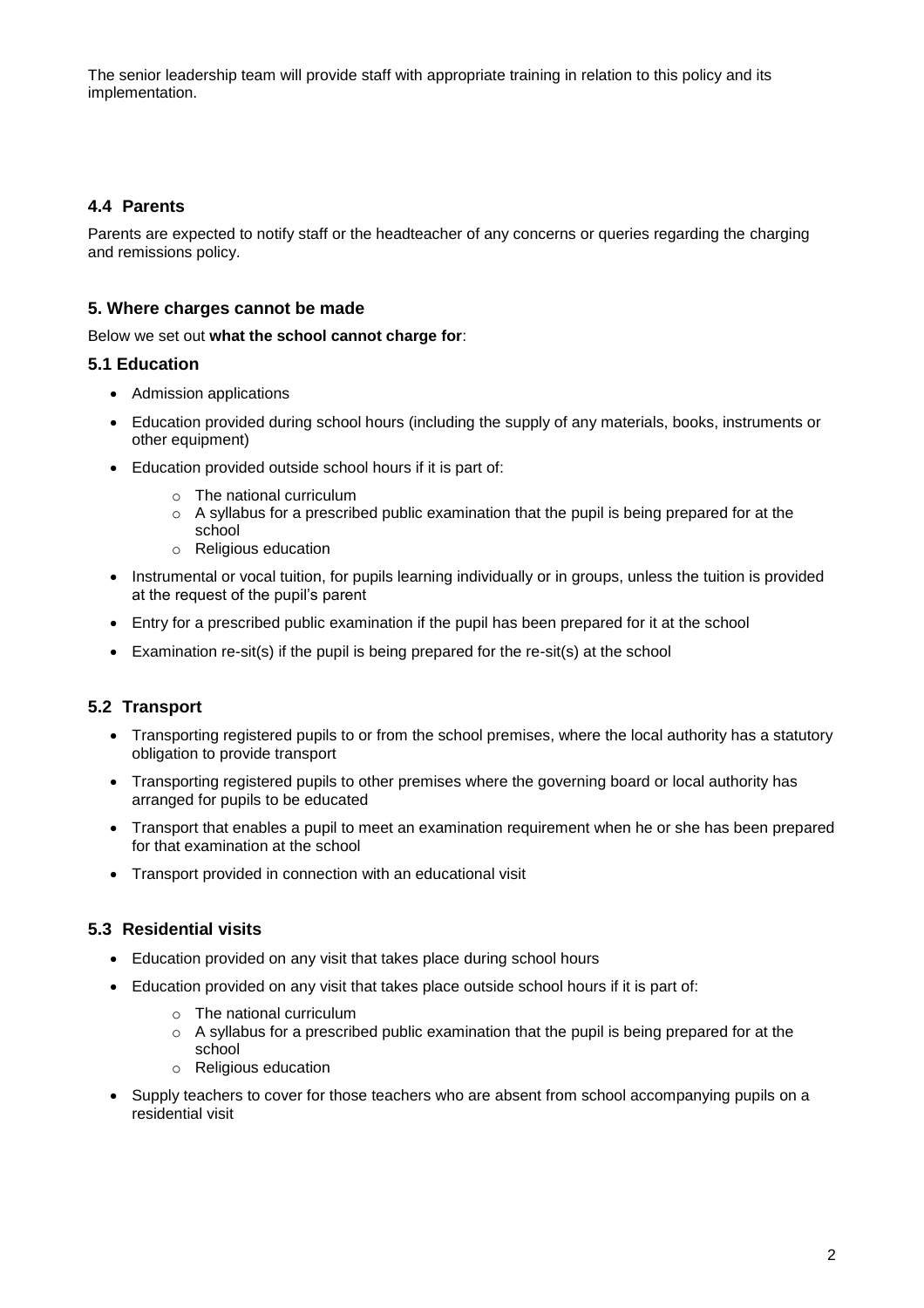## **6. Where charges can be made**

#### Below we set out **what the school can charge for**:

#### **6.1 Education**

- Any materials, books, instruments or equipment, where the child's parent wishes him or her to own them
- Optional extras (see below)
- Music and vocal tuition, in limited circumstances
- Certain early years provision
- Community facilities

#### **6.2 Optional extras**

We are able to charge for activities known as 'optional extras'. In these cases, the school can charge for providing materials, books, instruments or equipment. The following are optional extras:

- Education provided outside of school time that is not part of:
	- o The national curriculum
	- $\circ$  A syllabus for a prescribed public examination that the pupil is being prepared for at the school
	- o Religious education
- Examination entry fee(s) if the registered pupil has not been prepared for the examination(s) at the school
- Transport (other than transport that is required to take the pupil to school or to other premises where the local authority/governing board has arranged for the pupil to be provided with education)
- Board and lodging for a pupil on a residential visit
- Extended day services offered to pupils (such as breakfast clubs, after-school clubs, tea and supervised homework sessions)

When calculating the cost of optional extras, an amount may be included in relation to:

- Any materials, books, instruments or equipment provided in connection with the optional extra
- The cost of buildings and accommodation
- Non-teaching staff
- Teaching staff engaged under contracts for services purely to provide an optional extra (including supply teachers engaged specifically to provide the optional extra)
- The cost, or an appropriate proportion of the costs, for teaching staff employed to provide tuition in playing a musical instrument, or vocal tuition, where the tuition is an optional extra

Any charge made in respect of individual pupils will not be greater than the actual cost of providing the optional extra activity, divided equally by the number of pupils participating.

Any charge will not include an element of subsidy for any other pupils who wish to take part in the activity but whose parents are unwilling or unable to pay the full charge.

In cases where a small proportion of the activity takes place during school hours, the charge cannot include the cost of alternative provision for those pupils who do not wish to participate.

Parental agreement is necessary for the provision of an optional extra which is to be charged for.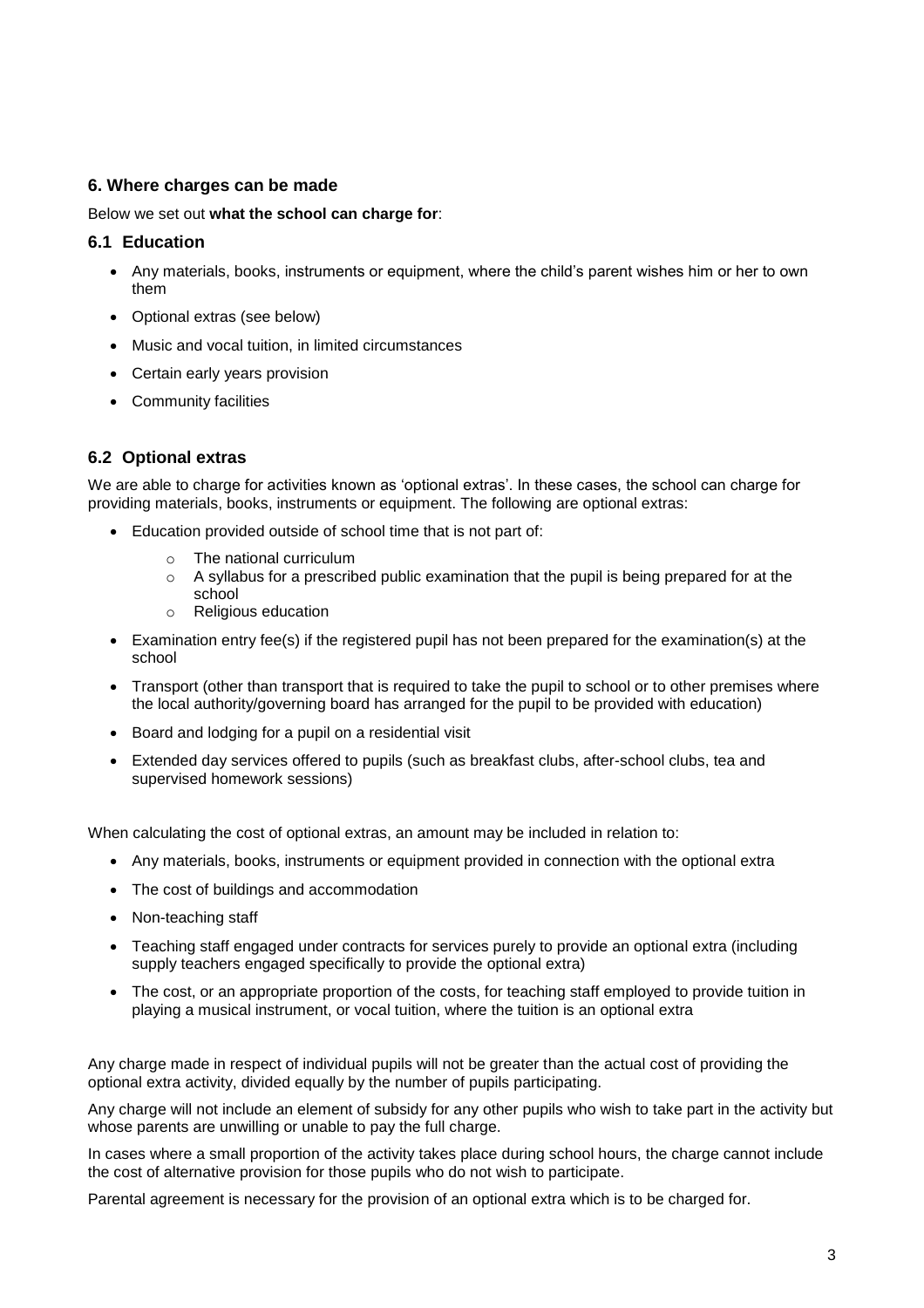## **6.3 Music tuition**

The school can charge for vocal or instrumental tuition provided either individually or to groups of pupils, provided that the tuition is provided at the request of the pupil's parent.

Charges may not exceed the cost of the provision, including the cost of the staff giving the tuition.

Charges cannot be made:

- If the teaching is an essential part of the national curriculum
- If the teaching is provided under the first access to the Key Stage 2 instrumental and vocal tuition programme
- For a pupil who is looked after by a local authority

## **6.4 Residential visits**

We can charge for board and lodging on residential visits, but the charge must not exceed the actual cost.

## **7. Voluntary contributions**

As an exception to the requirements set out in section 5 of this policy, the school is able to ask for voluntary contributions from parents to fund activities during school hours which would not otherwise be possible.

Some activities for which the school may ask parents for voluntary contributions include:

- School trips
- School visitors providing curriculum enrichment
- Curriculum enrichment activities
- Sporting events, activities or competitions
- Cooking (cost of ingredients)

**There is no obligation for parents to make any contribution, and no child will be excluded from an activity if their parents are unwilling or unable to pay**. If the school is unable to raise enough funds for an activity or visit then it will be cancelled.

#### **8. Activities this school charges for**

The school will charge for the following activities:

- Breakfast Club
- After School Club
- Sports Clubs, where costs are incurred by the school to provide this opportunity

Breakfast and After School Club charges are calculated based on the cost of staff, food, resources and administration.

For regular activities, the charges for each activity will be determined by the governing board and reviewed in the summer term each year. Parents will be informed of any changes at least 28 days before they take effect.